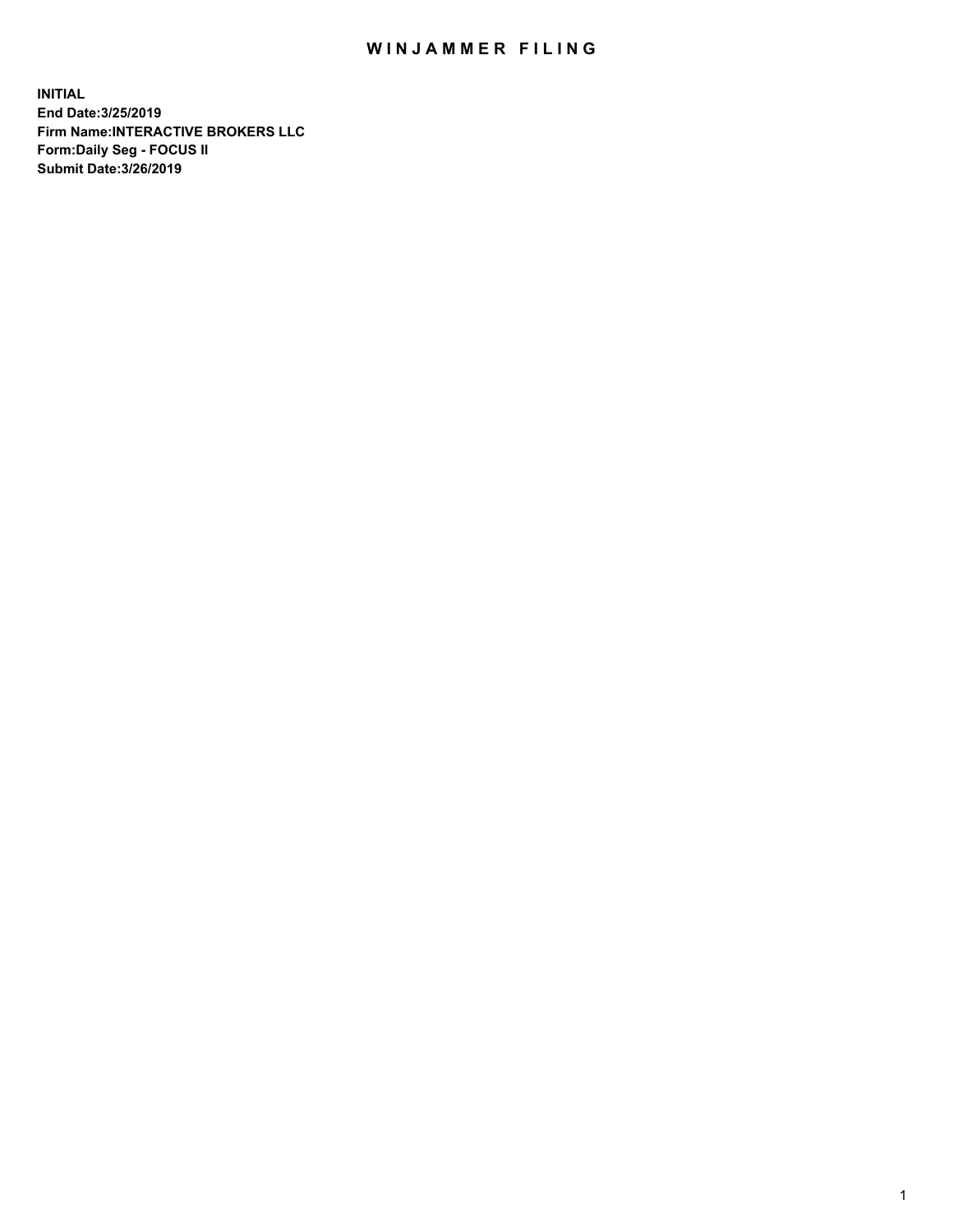**INITIAL End Date:3/25/2019 Firm Name:INTERACTIVE BROKERS LLC Form:Daily Seg - FOCUS II Submit Date:3/26/2019 Daily Segregation - Cover Page**

| Name of Company                                                                                                                                                                                                                                                                                                                | <b>INTERACTIVE BROKERS LLC</b>                                                                  |
|--------------------------------------------------------------------------------------------------------------------------------------------------------------------------------------------------------------------------------------------------------------------------------------------------------------------------------|-------------------------------------------------------------------------------------------------|
| <b>Contact Name</b>                                                                                                                                                                                                                                                                                                            | James Menicucci                                                                                 |
| <b>Contact Phone Number</b>                                                                                                                                                                                                                                                                                                    | 203-618-8085                                                                                    |
| <b>Contact Email Address</b>                                                                                                                                                                                                                                                                                                   | jmenicucci@interactivebrokers.c<br>om                                                           |
| FCM's Customer Segregated Funds Residual Interest Target (choose one):<br>a. Minimum dollar amount: ; or<br>b. Minimum percentage of customer segregated funds required:% ; or<br>c. Dollar amount range between: and; or<br>d. Percentage range of customer segregated funds required between:% and%.                         | $\overline{\mathbf{0}}$<br>$\overline{\mathbf{0}}$<br>155,000,000 245,000,000<br>0 <sub>0</sub> |
| FCM's Customer Secured Amount Funds Residual Interest Target (choose one):<br>a. Minimum dollar amount: ; or<br>b. Minimum percentage of customer secured funds required:% ; or<br>c. Dollar amount range between: and; or<br>d. Percentage range of customer secured funds required between:% and%.                           | $\overline{\mathbf{0}}$<br>0<br>80,000,000 120,000,000<br>0 <sub>0</sub>                        |
| FCM's Cleared Swaps Customer Collateral Residual Interest Target (choose one):<br>a. Minimum dollar amount: ; or<br>b. Minimum percentage of cleared swaps customer collateral required:% ; or<br>c. Dollar amount range between: and; or<br>d. Percentage range of cleared swaps customer collateral required between:% and%. | $\overline{\mathbf{0}}$<br><u>0</u><br>$\underline{0}$ $\underline{0}$<br>00                    |

Attach supporting documents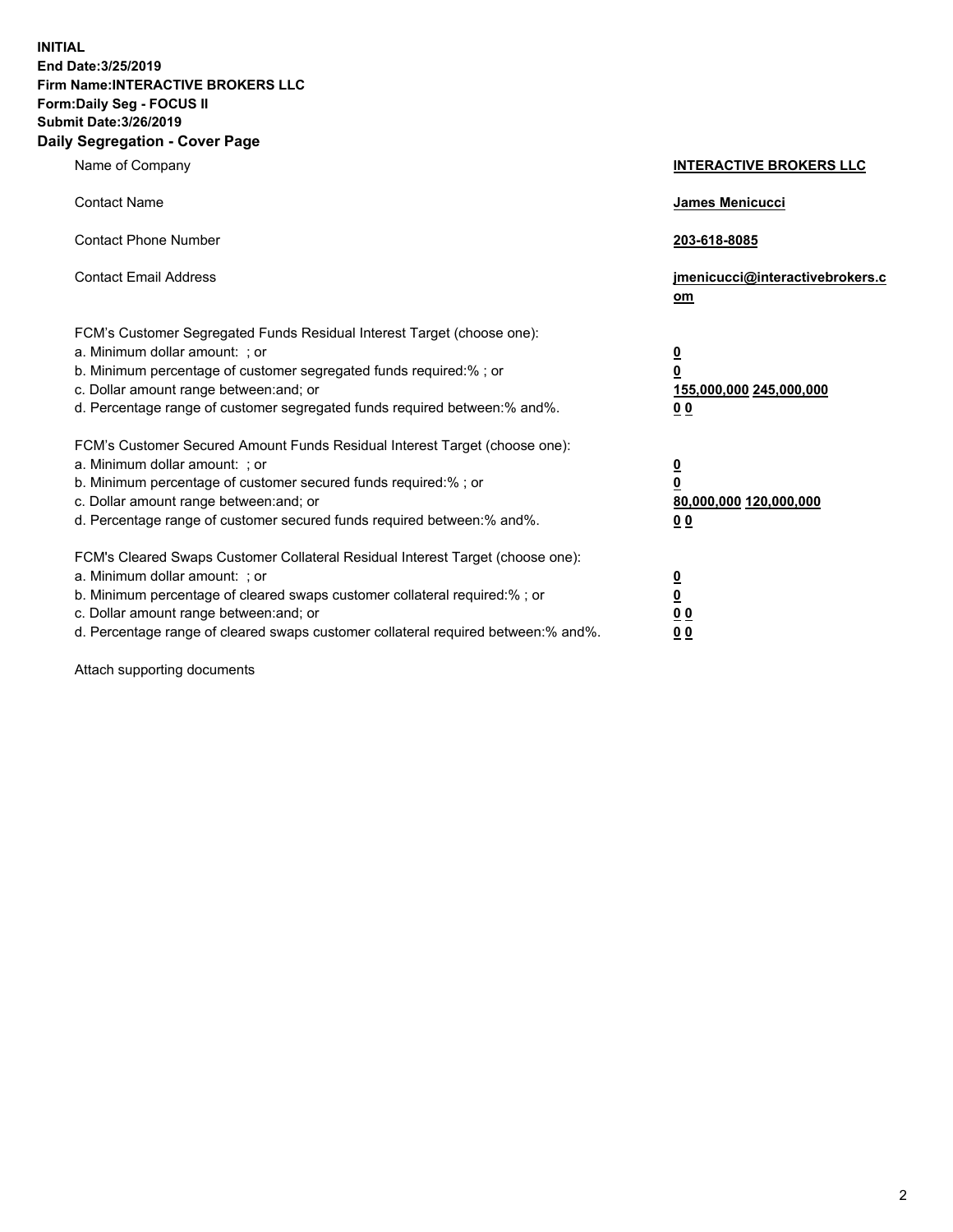## **INITIAL End Date:3/25/2019 Firm Name:INTERACTIVE BROKERS LLC Form:Daily Seg - FOCUS II Submit Date:3/26/2019 Daily Segregation - Secured Amounts**

|                | Dany Segregation - Secured Announts                                                                        |                                  |
|----------------|------------------------------------------------------------------------------------------------------------|----------------------------------|
|                | Foreign Futures and Foreign Options Secured Amounts                                                        |                                  |
|                | Amount required to be set aside pursuant to law, rule or regulation of a foreign                           | $0$ [7305]                       |
|                | government or a rule of a self-regulatory organization authorized thereunder                               |                                  |
| $\mathbf{1}$ . | Net ledger balance - Foreign Futures and Foreign Option Trading - All Customers                            |                                  |
|                | A. Cash                                                                                                    | 435,587,415 [7315]               |
|                | B. Securities (at market)                                                                                  | $0$ [7317]                       |
| 2.             | Net unrealized profit (loss) in open futures contracts traded on a foreign board of trade                  | 6,289,641 [7325]                 |
| 3.             | Exchange traded options                                                                                    |                                  |
|                | a. Market value of open option contracts purchased on a foreign board of trade                             | 120,060 [7335]                   |
|                | b. Market value of open contracts granted (sold) on a foreign board of trade                               | $-32,056$ [7337]                 |
| 4.             | Net equity (deficit) (add lines 1. 2. and 3.)                                                              | 441,965,060 [7345]               |
| 5.             | Account liquidating to a deficit and account with a debit balances - gross amount                          | 7,036 [7351]                     |
|                | Less: amount offset by customer owned securities                                                           | 0 [7352] 7,036 [7354]            |
| 6.             | Amount required to be set aside as the secured amount - Net Liquidating Equity                             | 441,972,096 [7355]               |
|                | Method (add lines 4 and 5)                                                                                 |                                  |
| 7.             | Greater of amount required to be set aside pursuant to foreign jurisdiction (above) or line<br>6.          | 441,972,096 [7360]               |
|                | FUNDS DEPOSITED IN SEPARATE REGULATION 30.7 ACCOUNTS                                                       |                                  |
| 1.             | Cash in banks                                                                                              |                                  |
|                | A. Banks located in the United States                                                                      | 68,085,928 [7500]                |
|                | B. Other banks qualified under Regulation 30.7                                                             | 0 [7520] 68,085,928 [7530]       |
| 2.             | <b>Securities</b>                                                                                          |                                  |
|                | A. In safekeeping with banks located in the United States                                                  | 412, 157, 450 [7540]             |
|                | B. In safekeeping with other banks qualified under Regulation 30.7                                         | 0 [7560] 412,157,450 [7570]      |
| 3.             | Equities with registered futures commission merchants                                                      |                                  |
|                | A. Cash                                                                                                    | $0$ [7580]                       |
|                | <b>B.</b> Securities                                                                                       | $0$ [7590]                       |
|                | C. Unrealized gain (loss) on open futures contracts                                                        | $0$ [7600]                       |
|                | D. Value of long option contracts                                                                          | $0$ [7610]                       |
|                | E. Value of short option contracts                                                                         | 0 [7615] 0 [7620]                |
| 4.             | Amounts held by clearing organizations of foreign boards of trade                                          |                                  |
|                | A. Cash                                                                                                    | $0$ [7640]                       |
|                | <b>B.</b> Securities                                                                                       | $0$ [7650]                       |
|                | C. Amount due to (from) clearing organization - daily variation                                            | $0$ [7660]                       |
|                | D. Value of long option contracts                                                                          | $0$ [7670]                       |
|                | E. Value of short option contracts                                                                         | 0 [7675] 0 [7680]                |
| 5.             | Amounts held by members of foreign boards of trade                                                         |                                  |
|                | A. Cash                                                                                                    | 83,360,646 [7700]                |
|                | <b>B.</b> Securities                                                                                       | $0$ [7710]                       |
|                | C. Unrealized gain (loss) on open futures contracts                                                        | 6,123,110 [7720]                 |
|                | D. Value of long option contracts                                                                          | 120,060 [7730]                   |
|                | E. Value of short option contracts                                                                         | -32,056 [7735] 89,571,760 [7740] |
| 6.             | Amounts with other depositories designated by a foreign board of trade                                     | 0 [7760]                         |
| 7.             | Segregated funds on hand                                                                                   | $0$ [7765]                       |
| 8.             | Total funds in separate section 30.7 accounts                                                              | 569,815,138 [7770]               |
| 9.             | Excess (deficiency) Set Aside for Secured Amount (subtract line 7 Secured Statement<br>Page 1 from Line 8) | 127,843,042 [7380]               |
| 10.            | Management Target Amount for Excess funds in separate section 30.7 accounts                                | 80,000,000 [7780]                |
| 11.            | Excess (deficiency) funds in separate 30.7 accounts over (under) Management Target                         | 47,843,042 [7785]                |
|                |                                                                                                            |                                  |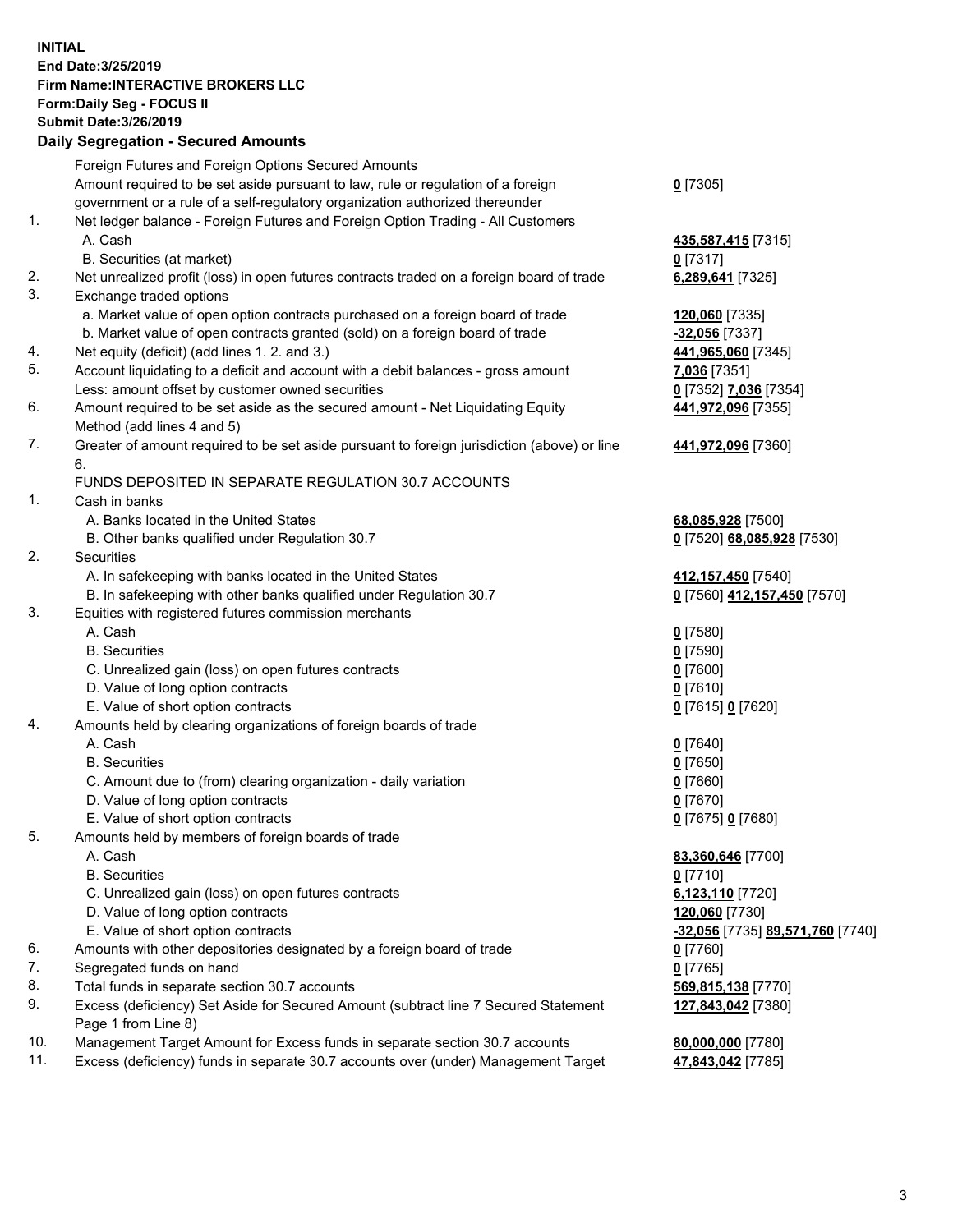**INITIAL End Date:3/25/2019 Firm Name:INTERACTIVE BROKERS LLC Form:Daily Seg - FOCUS II Submit Date:3/26/2019 Daily Segregation - Segregation Statement** SEGREGATION REQUIREMENTS(Section 4d(2) of the CEAct) 1. Net ledger balance A. Cash **3,737,725,617** [7010] B. Securities (at market) **0** [7020] 2. Net unrealized profit (loss) in open futures contracts traded on a contract market **37,112,446** [7030] 3. Exchange traded options A. Add market value of open option contracts purchased on a contract market **153,609,111** [7032] B. Deduct market value of open option contracts granted (sold) on a contract market **-207,543,096** [7033] 4. Net equity (deficit) (add lines 1, 2 and 3) **3,720,904,078** [7040] 5. Accounts liquidating to a deficit and accounts with debit balances - gross amount **1,220,544** [7045] Less: amount offset by customer securities **0** [7047] **1,220,544** [7050] 6. Amount required to be segregated (add lines 4 and 5) **3,722,124,622** [7060] FUNDS IN SEGREGATED ACCOUNTS 7. Deposited in segregated funds bank accounts A. Cash **536,210,785** [7070] B. Securities representing investments of customers' funds (at market) **2,239,726,160** [7080] C. Securities held for particular customers or option customers in lieu of cash (at market) **0** [7090] 8. Margins on deposit with derivatives clearing organizations of contract markets A. Cash **4,448,481** [7100] B. Securities representing investments of customers' funds (at market) **1,204,937,125** [7110] C. Securities held for particular customers or option customers in lieu of cash (at market) **0** [7120] 9. Net settlement from (to) derivatives clearing organizations of contract markets **-2,393,681** [7130] 10. Exchange traded options A. Value of open long option contracts **153,586,651** [7132] B. Value of open short option contracts **-207,560,211** [7133] 11. Net equities with other FCMs A. Net liquidating equity **0** [7140] B. Securities representing investments of customers' funds (at market) **0** [7160] C. Securities held for particular customers or option customers in lieu of cash (at market) **0** [7170] 12. Segregated funds on hand **0** [7150] 13. Total amount in segregation (add lines 7 through 12) **3,928,955,310** [7180] 14. Excess (deficiency) funds in segregation (subtract line 6 from line 13) **206,830,688** [7190] 15. Management Target Amount for Excess funds in segregation **155,000,000** [7194]

16. Excess (deficiency) funds in segregation over (under) Management Target Amount Excess

**51,830,688** [7198]